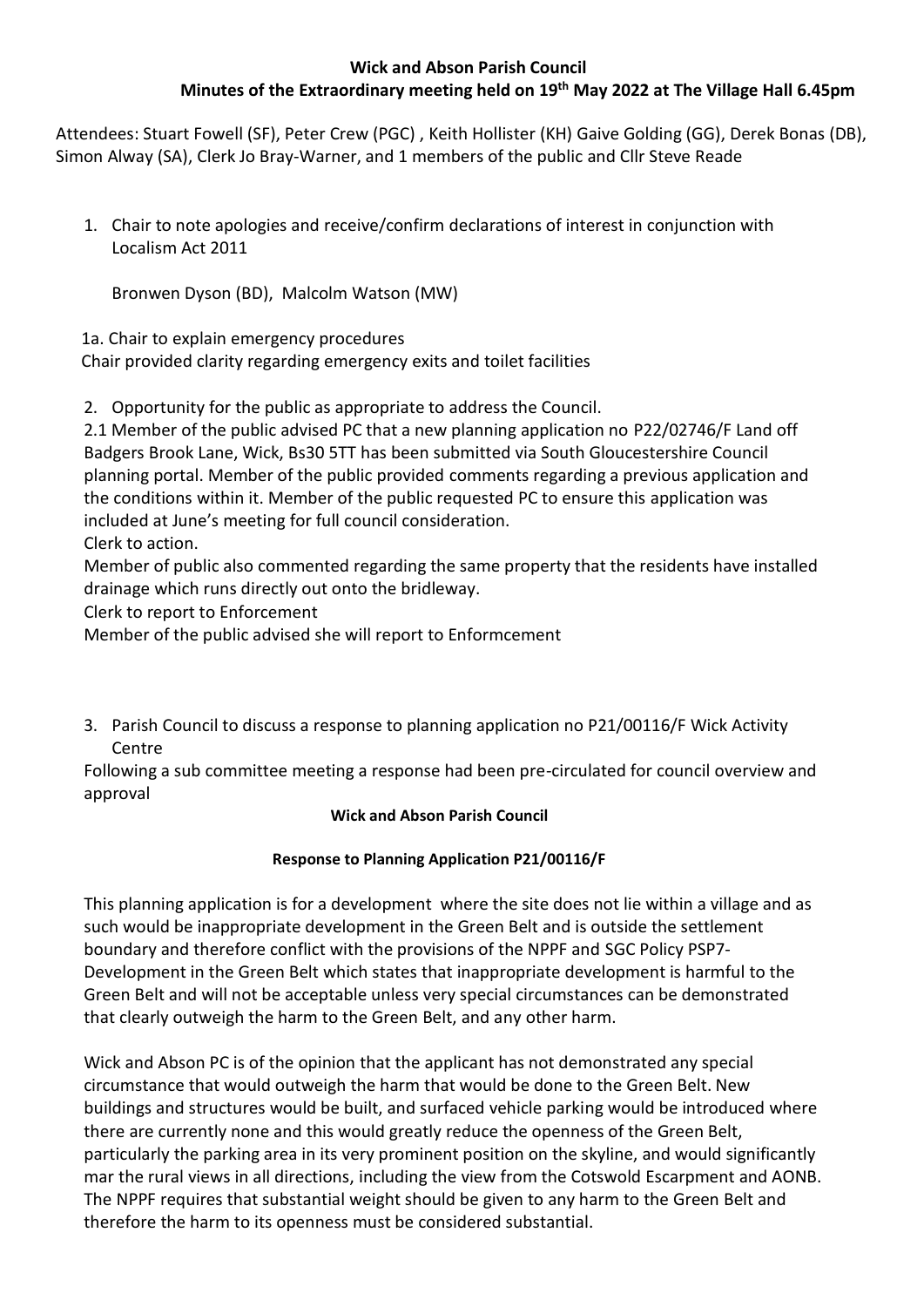The site is situated on the designated Hinton, Doynton, Bitton Wildlife corridor, at a pinch point, and the car park will further reduce the opportunity for wildlife to traverse between the areas. And reduce biodiversity and in contravention of the principles within the South Gloucestershire Bio Diversity Action Plan.

Access to the development is very poor, with the car park being situated close to the Junction of Rock Road, Cleeve Lane and Ham Lane with the expected number of vehicle movements quoted by the applicant being 562 on Saturdays and Sundays, this equates to almost 1 vehicle per minute. However it is suggested that vehicles will move along these small lanes in far higher numbers at certain times, at the start and end of sessions, particularly now the applicants are planning to have more shorter sessions. Inadequate traffic management plans have been suggested which in no way would make this situation acceptable. There would be inevitable accidents and conflict with other users.

The increased volumes of traffic will be great. These single track roads are used by local people for other amenities already, walking, running, cycling and horse riding, and these are clearly incompatible with the volume of traffic envisaged and the continual flow of vehicles will severely curtain these healthy pastimes for residents who actually live in the vicinity.

There has also been some anti-social behaviour in Rock Road, with people illegally entering the lagoons within the quarry, with drug use and dealing occurring in the laybys and field entrances. With the Police continually called to attend, and being unable to control the situation, leaving local residents to be abused by these miscreants and having to put up with the illegal activities. There is nothing within the application to address the issue of trespassing out of hours when the site is unmanned, so it is very likely the illegal activities will continue. In the past several people have drowned in the quarry lagoons during unauthorised swimming excursions.

The ecological surveys which have been submitted by the applicants are now some years out of date and possibly no longer reflect the wildlife diversity of the site. They were also prepared when a different type of management for the area was proposed with a far lower level of human interference, and are insufficient for the new planned use. Surveys in the adjacent Nature Reserve have identified a large number of Bats feeding within the reserve but not roosting, it is suggested that these species are roosting within the quarry, and their roosting and feeding habits will affected by the proposed development. There may also be other protected species in the site but the documents provided are insufficient to identify if this is in fact the case.

In conclusion Wick and Abson Parish Council oppose this development.

Discussion held Proposal by GG to accept the comments the sub committee had circulated with the agreed amendments. Seconded DB All in favour 6

- 4. Councillors to provide any updates and confirm any matters for inclusion at next meeting 4.1 Cllr DB advised he had tendered his resignation as a Parish Councillor with immediate effect.
	- 4.2 Cllr KH commented that council still need to arrange a meeting with the Bank to amend